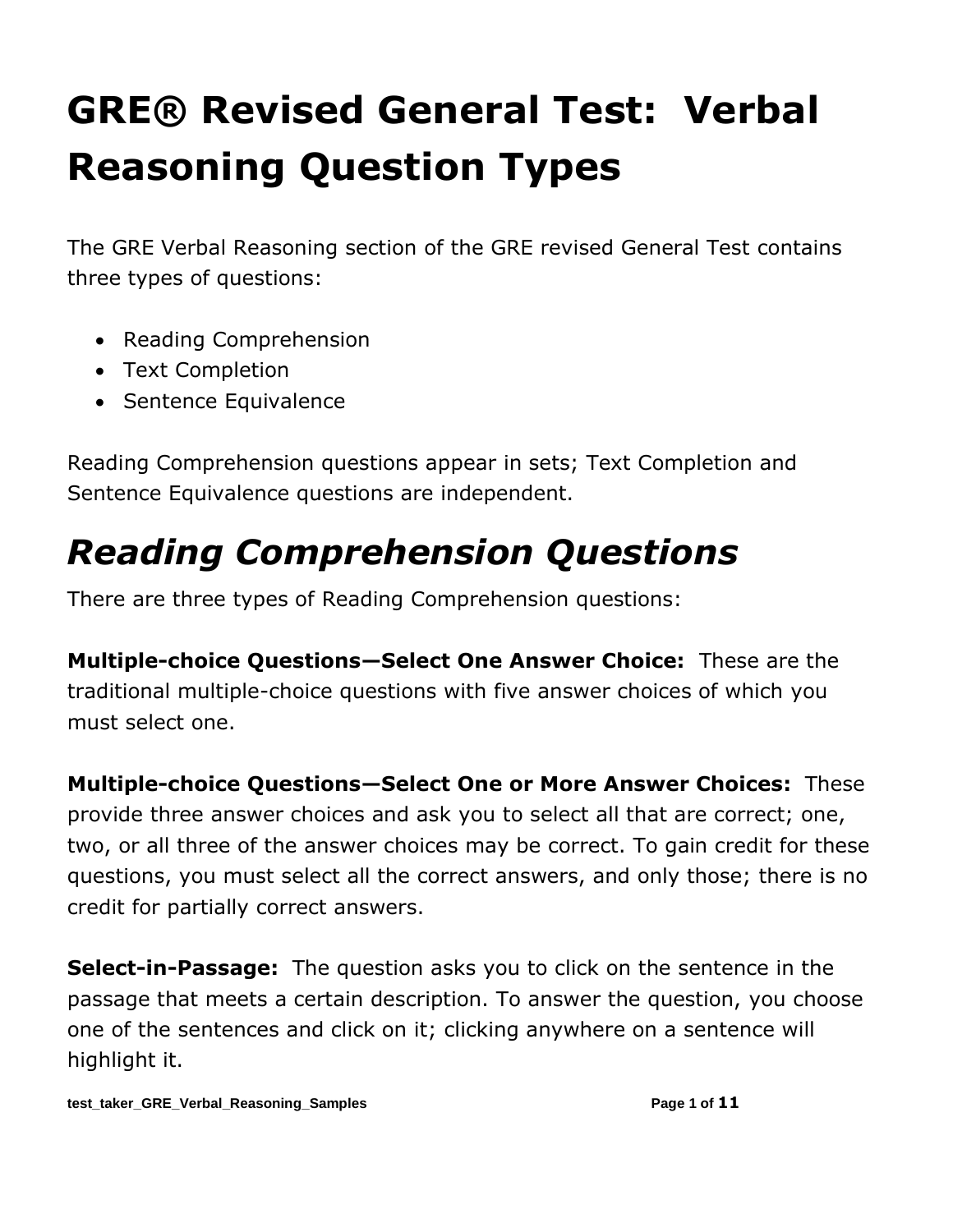Reading comprehension passages are drawn from the physical sciences, the biological sciences, the social sciences, the arts and humanities, and everyday topics, and are based on material found in books and periodicals, both academic and nonacademic. The passages range in length from one paragraph to four or five paragraphs.

#### **Sample questions 1 to 3 below are based on this passage:**

Policymakers must confront the dilemma that fossil fuels continue to be an indispensable source of energy even though burning them produces atmospheric accumulations of carbon dioxide that increase the likelihood of potentially disastrous global climate change. Currently, technology that would capture carbon dioxide emitted by power plants and sequester it harmlessly underground or undersea instead of releasing it into the atmosphere might double the cost of generating electricity. But because sequestration does not affect the cost of electricity transmission and distribution, delivered prices will rise less, by no more than 50 percent. Research into better technologies for capturing carbon dioxide will undoubtedly lead to lowered costs.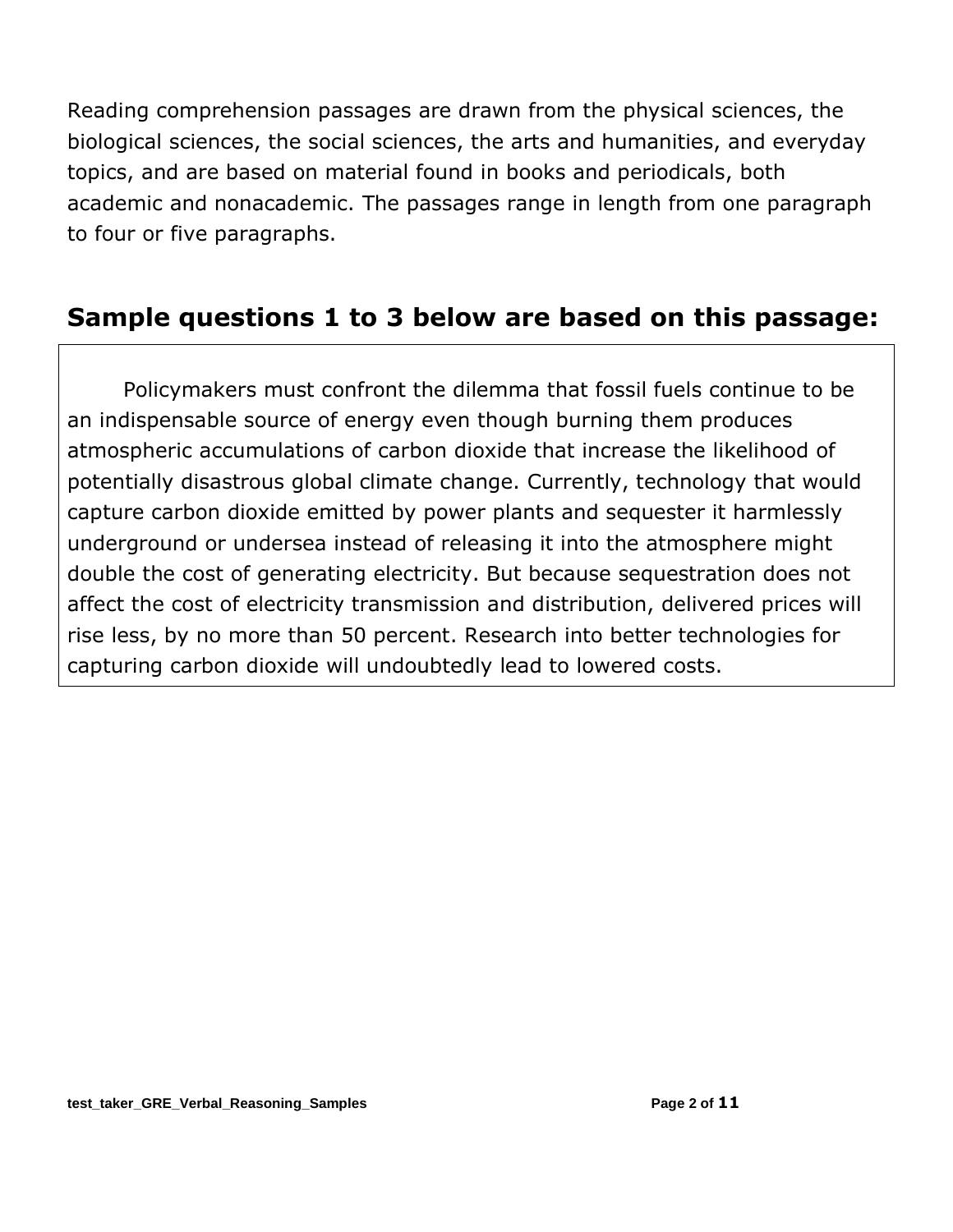# **Sample Multiple-choice Question—Select One Answer Choice**

1. The passage implies which of the following about the current cost of generating electricity?

A. It is higher than it would be if better technologies for capturing carbon dioxide were available.

B. It is somewhat less than the cost of electricity transmission and distribution.

C. It constitutes at most half of the delivered price of electricity.

D. It is dwelt on by policymakers to the exclusion of other costs associated with electricity delivery.

E. It is not fully recovered by the prices charged directly to electricity consumers.

**Answer:** C. It constitutes at most half of the delivered price of electricity.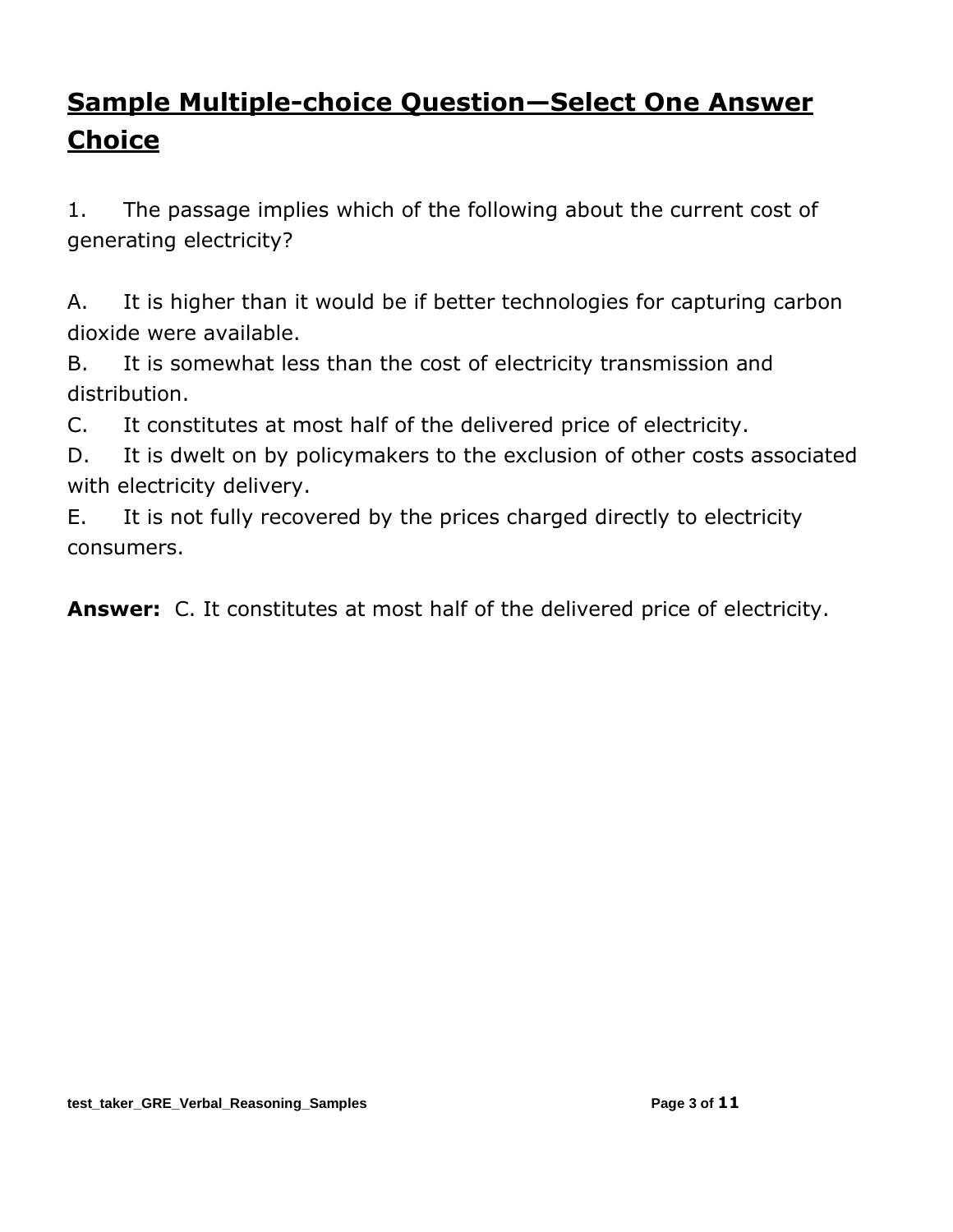# **Sample Multiple-choice Question—Select One or More Answer Choices**

Consider each of the three choices separately and select all that apply.

2. The passage suggests that extensive use of sequestration would, over time, have which of the following consequences?

A. The burning of fossil fuels would eventually cease to produce atmospheric accumulations of carbon dioxide.

B. The proportion of the delivered price of electricity due to generation would rise and then decline.

C. Power plants would consume progressively lower quantities of fossil fuels.

**Answer:** B. The proportion of the delivered price of electricity due to generation would rise and then decline.

### **Sample Select-in-Passage Question**

3. Select the sentence that explains why an outcome of sequestration that might have been expected would not occur.

**Answer:** "But because sequestration does not affect the cost of electricity transmission and distribution, delivered prices will rise less, by no more than 50 percent."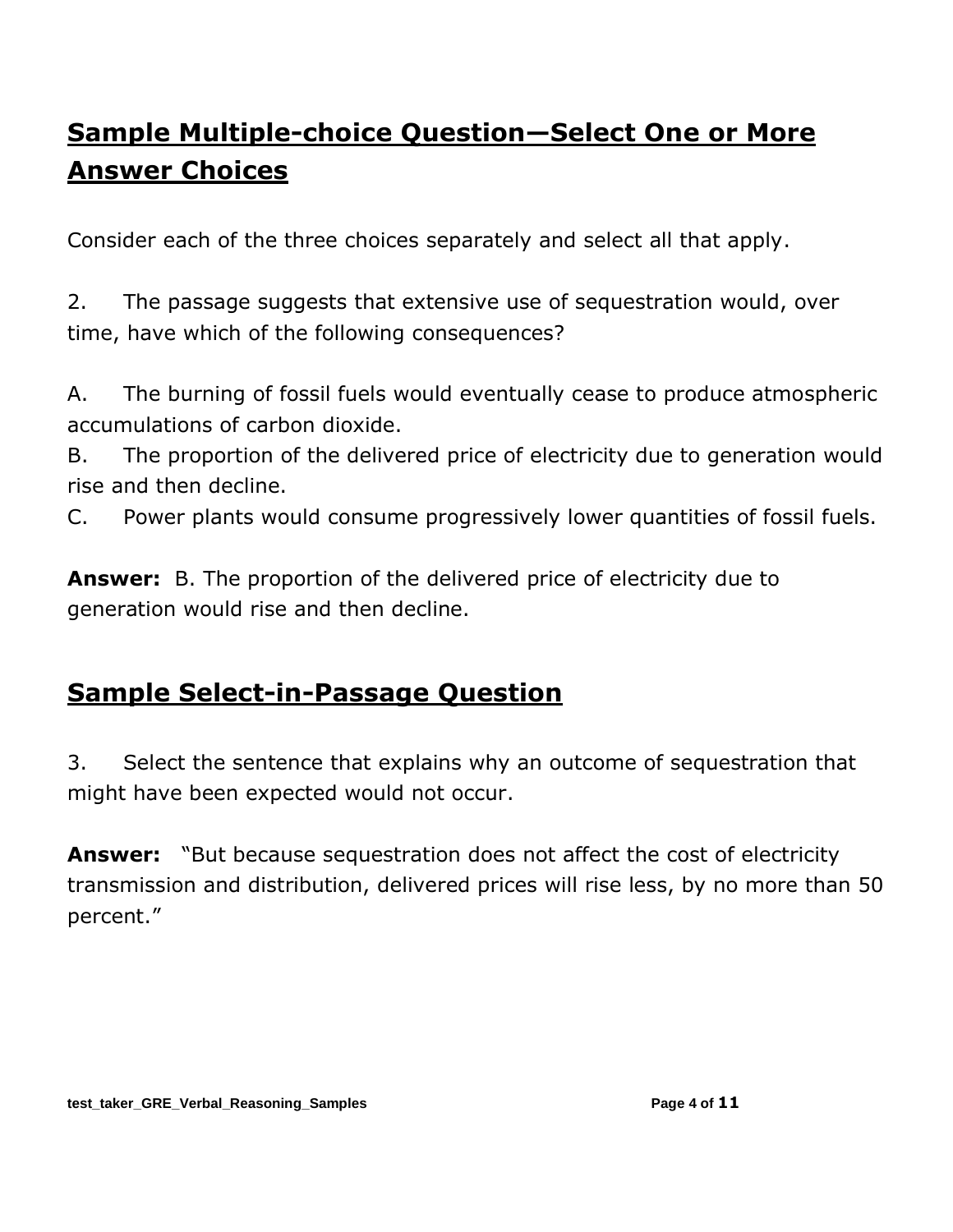## **Sample questions 4 to 6 below are based on this passage:**

Reviving the practice of using elements of popular music in classical composition, an approach that had been in hibernation in the United States during the 1960's, composer Philip Glass (born 1937) embraced the ethos of popular music without imitating it. Glass based two symphonies on music by rock musicians David Bowie and Brian Eno, but the symphonies' sound is distinctively his. Popular elements do not appear out of place in Glass's classical music, which from its early days has shared certain harmonies and rhythms with rock music. Yet this use of popular elements has not made Glass a composer of popular music. His music is not a version of popular music packaged to attract classical listeners; it is high art for listeners steeped in rock rather than the classics.

# **Sample Multiple-choice Question—Select One Answer Choice**

4. The passage addresses which of the following issues related to Glass's use of popular elements in his classical compositions?

- A. How it is regarded by listeners who prefer rock to the classics
- B. How it has affected the commercial success of Glass's music
- C. Whether it has contributed to a revival of interest among other composers in using popular elements in their compositions
- D. Whether it has had a detrimental effect on Glass's reputation as a composer of classical music
- E. Whether it has caused certain of Glass's works to be derivative in quality

**Answer:** E. Whether it has caused certain of Glass's works to be derivative in quality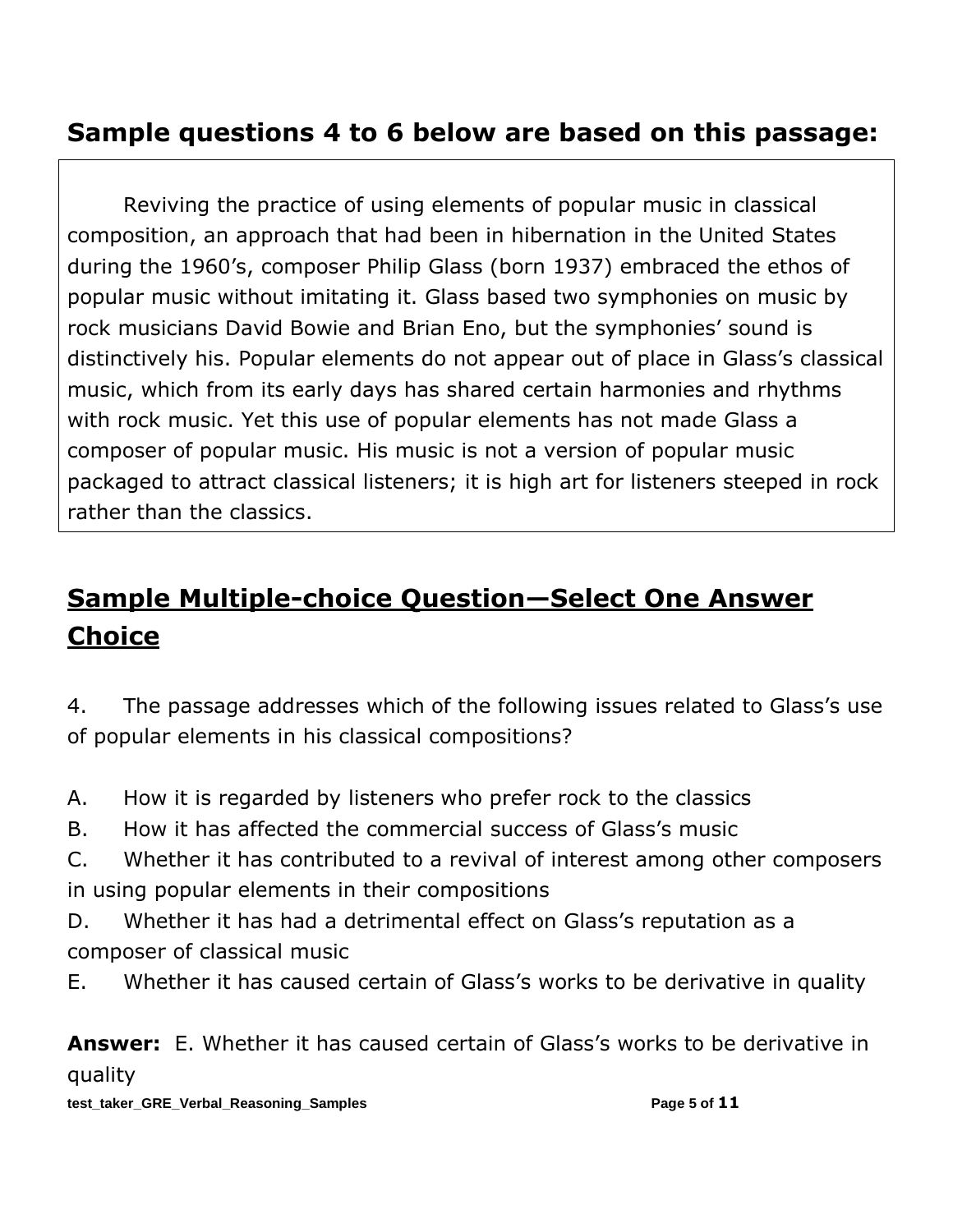# **Sample Multiple-Choice Question—Select One or More Answer Choices**

Consider each of the three choices separately and select all that apply.

5. The passage suggests that Glass's work displays which of the following qualities?

A. A return to the use of popular music in classical compositions

B. An attempt to elevate rock music to an artistic status more closely approximating that of classical music

C. A long-standing tendency to incorporate elements from two apparently disparate musical styles

**Answer:** A (A return to the use of popular music in classical compositions) and C (A long-standing tendency to incorporate elements from two apparently disparate musical styles)

### **Sample Select-in-Passage Question**

6. Select the sentence that distinguishes two ways of integrating rock and classical music.

**Answer:** "His music is not a version of popular music packaged to attract classical listeners; it is high art for listeners steeped in rock rather than the classics."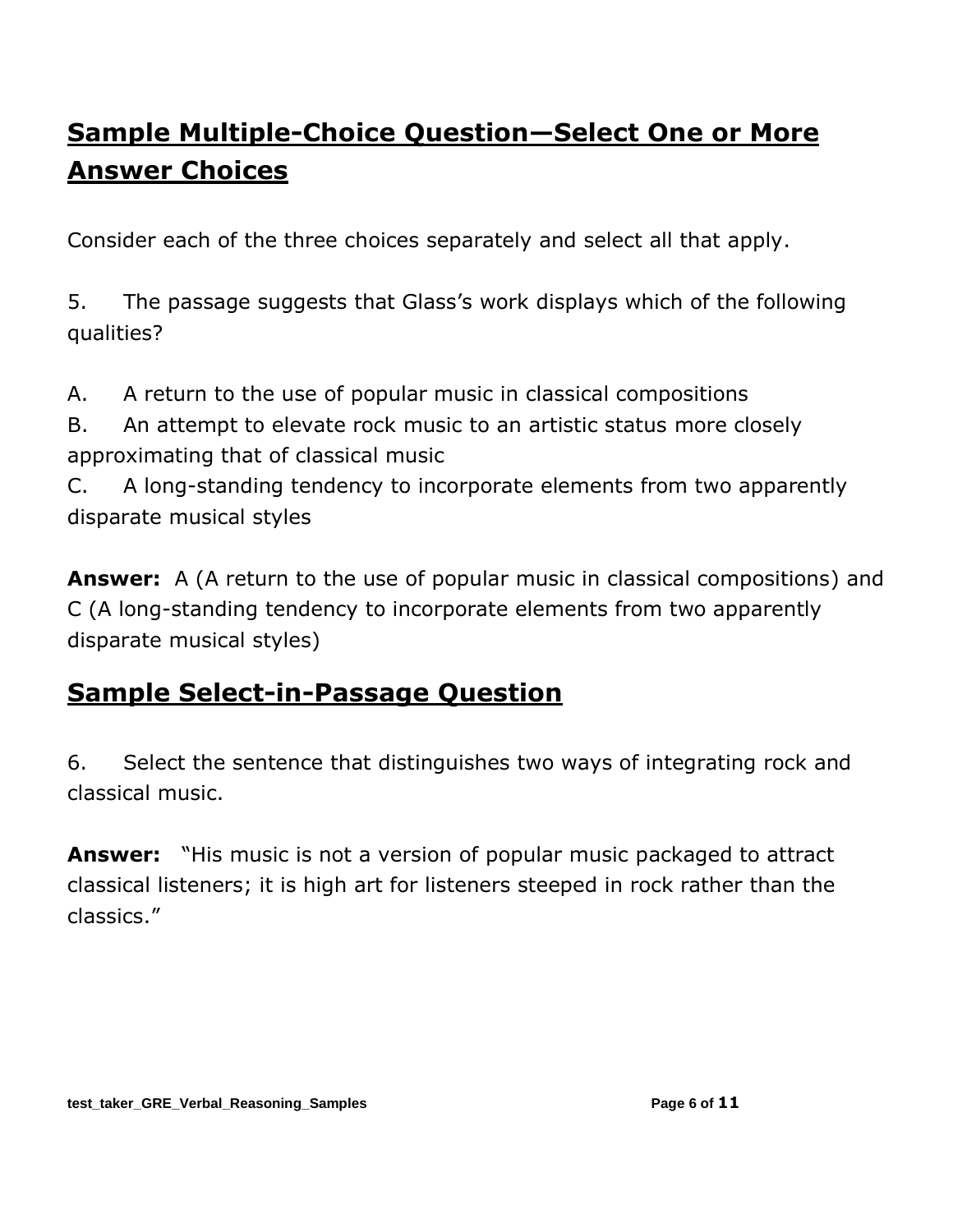# *Text Completion Questions*

Text Completion questions include a passage composed of one to five sentences with one to three blanks. There are three answer choices per blank, or five answer choices if there is a single blank. There is a single correct answer, consisting of one choice for each blank. The examinee receives no credit for partially correct answers.

## **Sample Text Completion Questions**

Directions: For each blank select one entry from the corresponding column of choices. Fill all blanks in the way that best completes the text.

## **Text Completion Question 1.**

It is refreshing to read a book about our planet by an author who does not allow facts to be **BLANK** by politics: well aware of the political disputes about the effects of human activities on climate and biodiversity, this author does not permit them to **BLANK** his comprehensive description of what we know about our biosphere. He emphasizes the enormous gaps in our knowledge, the sparseness of our observations, and the **BLANK**, calling attention to the many aspects of planetary evolution that must be better understood before we can accurately diagnose the condition of our planet.

### **Answer choices for question 1.**

| Blank 1      | Blank 2    | Blank 3                        |
|--------------|------------|--------------------------------|
| overshadowed | enhance    | plausibility of our hypotheses |
| invalidated  | obscure    | certainty of our entitlement   |
| illuminated  | underscore | superficiality of our theories |

**test\_taker\_GRE\_Verbal\_Reasoning\_Samples Page 7 of 11**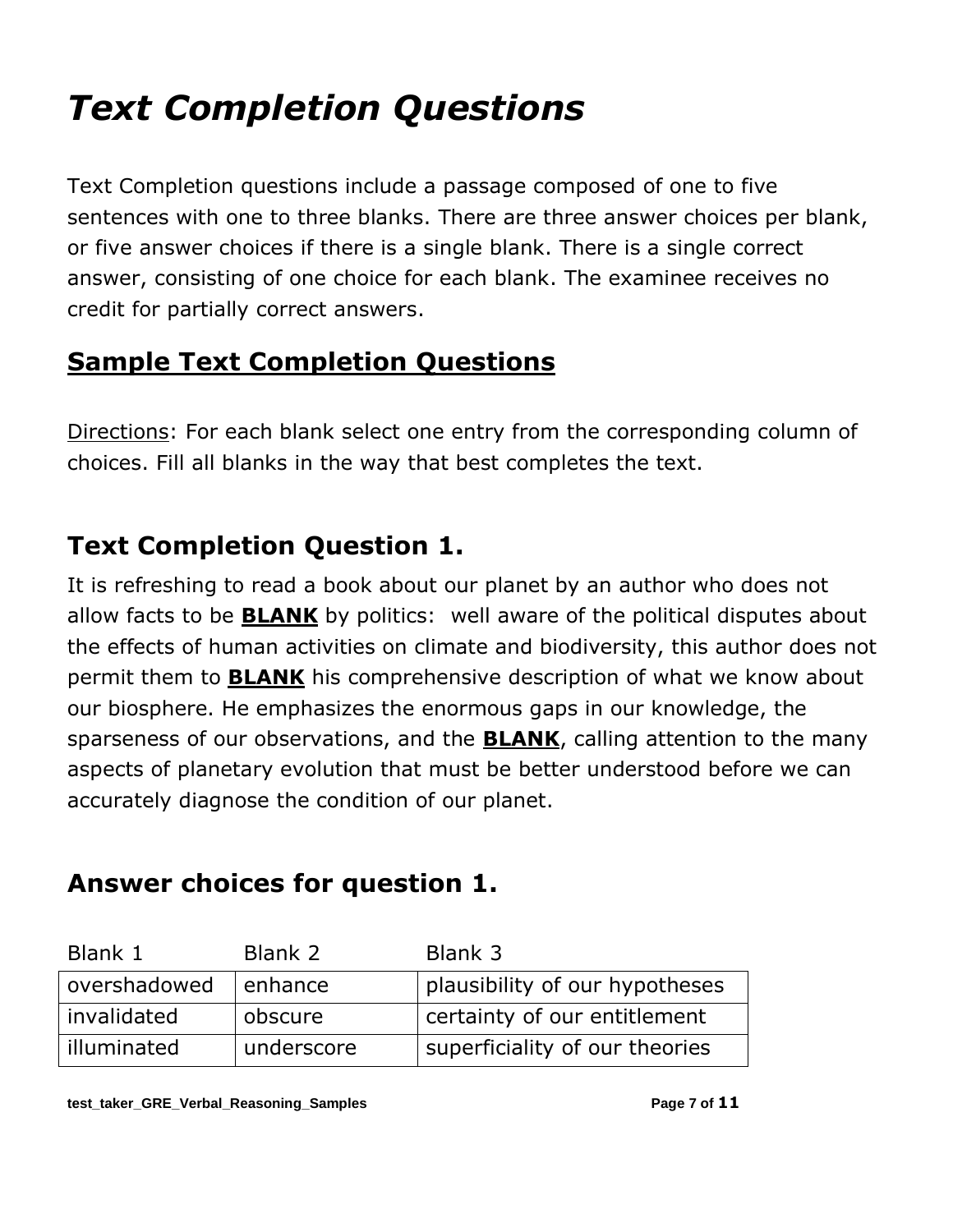#### **Answer: overshadowed**, **obscure**, and **superficiality of our theories**

#### **Answer to Question 1 in Context:**

It is refreshing to read a book about our planet by an author who does not allow facts to be **overshadowed** by politics: well aware of the political disputes about the effects of human activities on climate and biodiversity, this author does not permit them to **obscure** his comprehensive description of what we know about our biosphere. He emphasizes the enormous gaps in our knowledge, the sparseness of our observations, and the **superficiality of our theories**, calling attention to the many aspects of planetary evolution that must be better understood before we can accurately diagnose the condition of our planet.

### **Text Completion Question 2.**

Vain and prone to violence, Caravaggio could not handle success: the more his **BLANK** as an artist increased, the more **BLANK** his life became.

### **Answer choices for question 2.**

| Blank 1                 | Blank 2       |
|-------------------------|---------------|
| temperance   tumultuous |               |
| notoriety               | providential  |
| eminence                | dispassionate |

#### **Answer: eminence** and **tumultuous**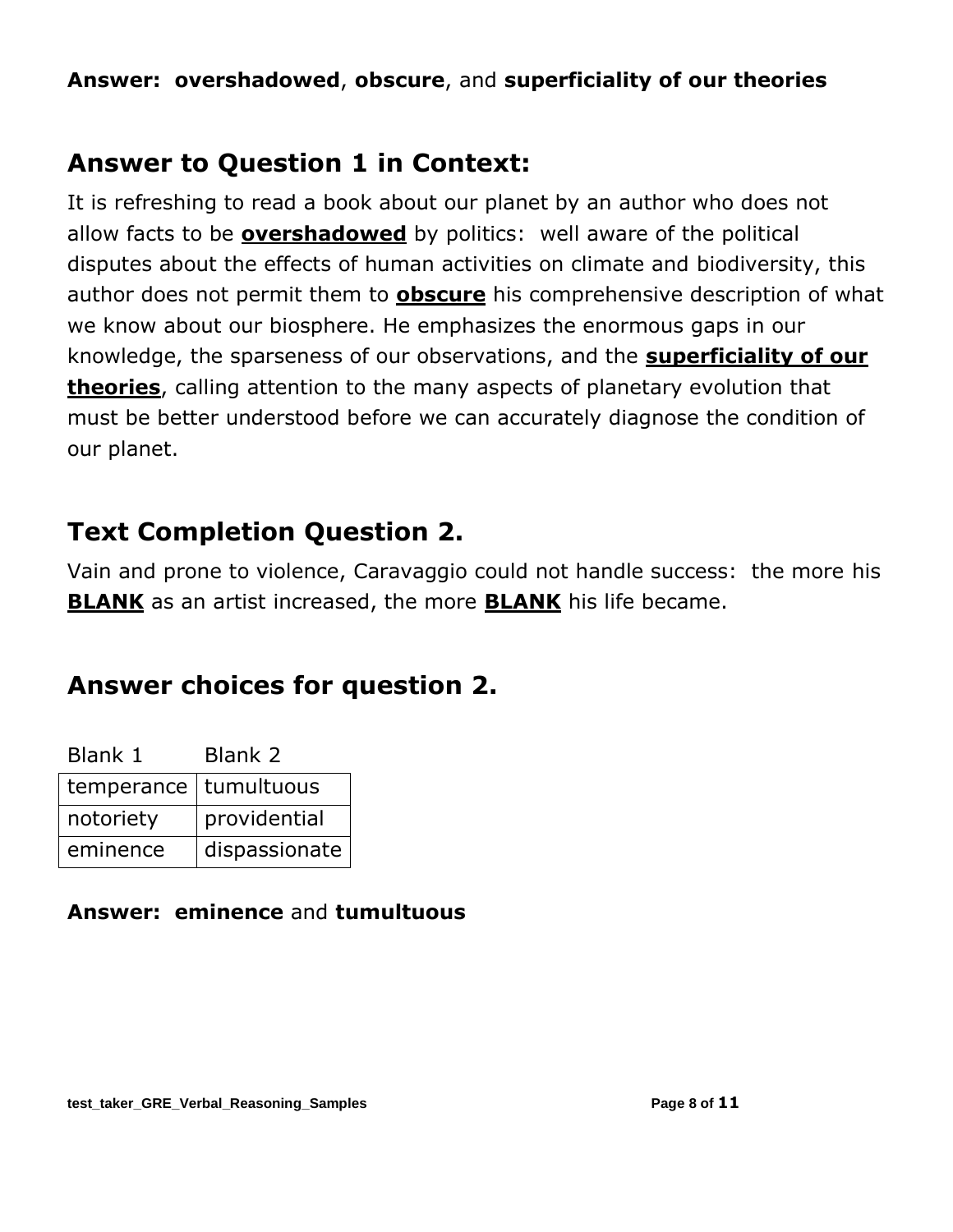### **Answer to Question 2 in Context:**

Vain and prone to violence, Caravaggio could not handle success: the more his **eminence** as an artist increased, the more **tumultuous** his life became.

### **Text Completion Question 3.**

The author's **BLANK** style renders a fascinating subject, the role played by luck in everyday life, extraordinarily **BLANK**.

#### **Answer choices for question 3.**

| Blank 1    | Blank 2  |
|------------|----------|
| soporific  | pedantic |
| lucid      | tedious  |
| colloquial | opaque   |

**Answer: soporific** and **tedious**

#### **Answer to Question 3 in Context:**

The author's **soporific** style renders a fascinating subject, the role played by luck in everyday life, extraordinarily **tedious**.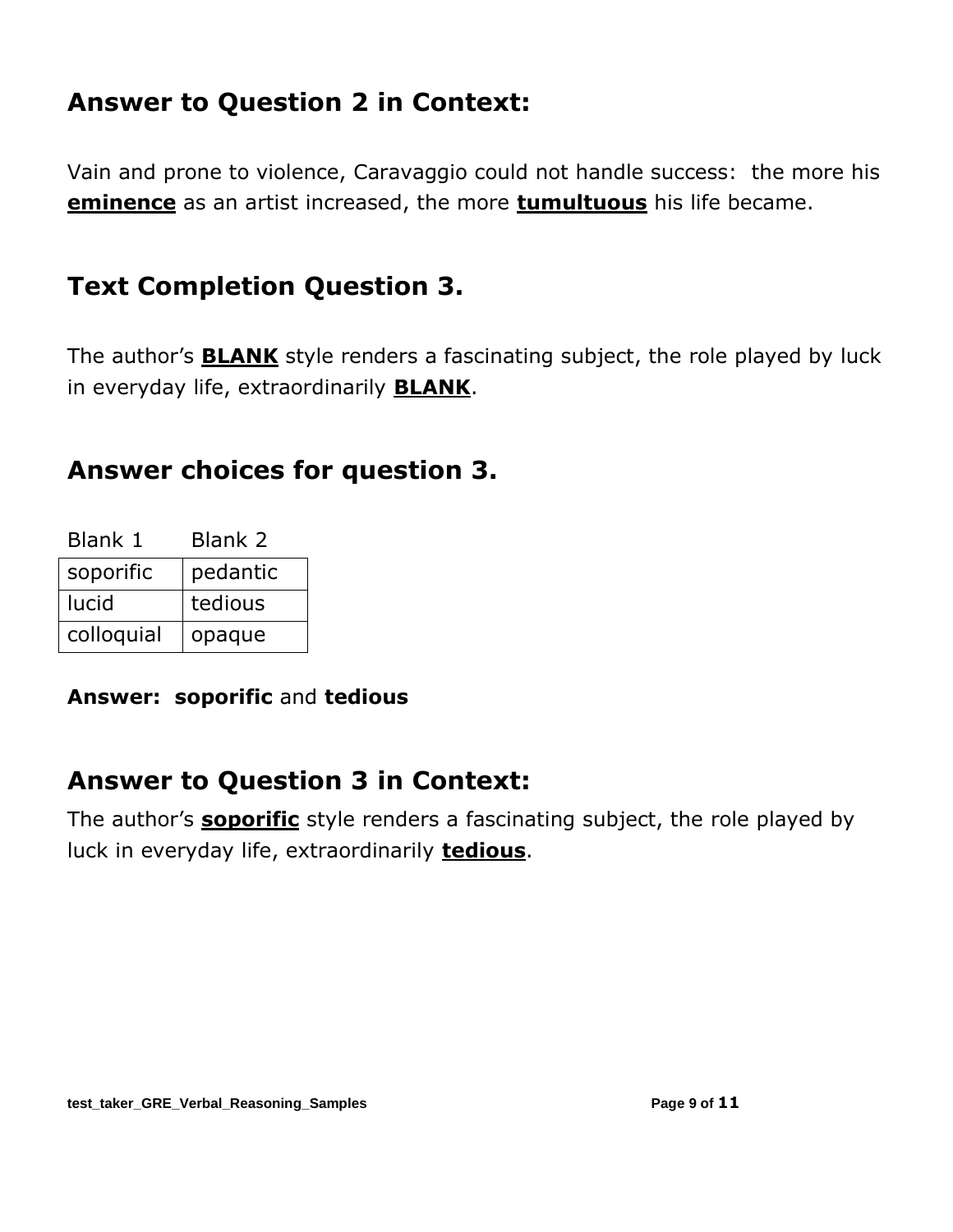## **Text Completion Question 4.**

From the outset, the concept of freedom of the seas from the proprietary claims of nations was challenged by a contrary notion—that of the **BLANK** of the oceans for reasons of national security and profit.

- A. promotion
- B. exploration
- C. surveying
- D. conservation
- E. appropriation

#### **Answer: E. appropriation**

#### **Answer to Question 4 in Context:**

From the outset, the concept of freedom of the seas from the proprietary claims of nations was challenged by a contrary notion—that of the **appropriation** of the oceans for reasons of national security and profit.

# *Sentence Equivalence Questions*

Sentence Equivalence questions consist of a single sentence, one blank, and six answer choices. These questions require the examinee to select two of the answer choices. The examinee receives no credit for partially correct answers.

### **Sample Sentence Equivalence Questions**

Directions: Select the **two** answer choices that, when used to complete the sentence, fit the meaning of the sentence as a whole **and** produce completed sentences that are alike in meaning.